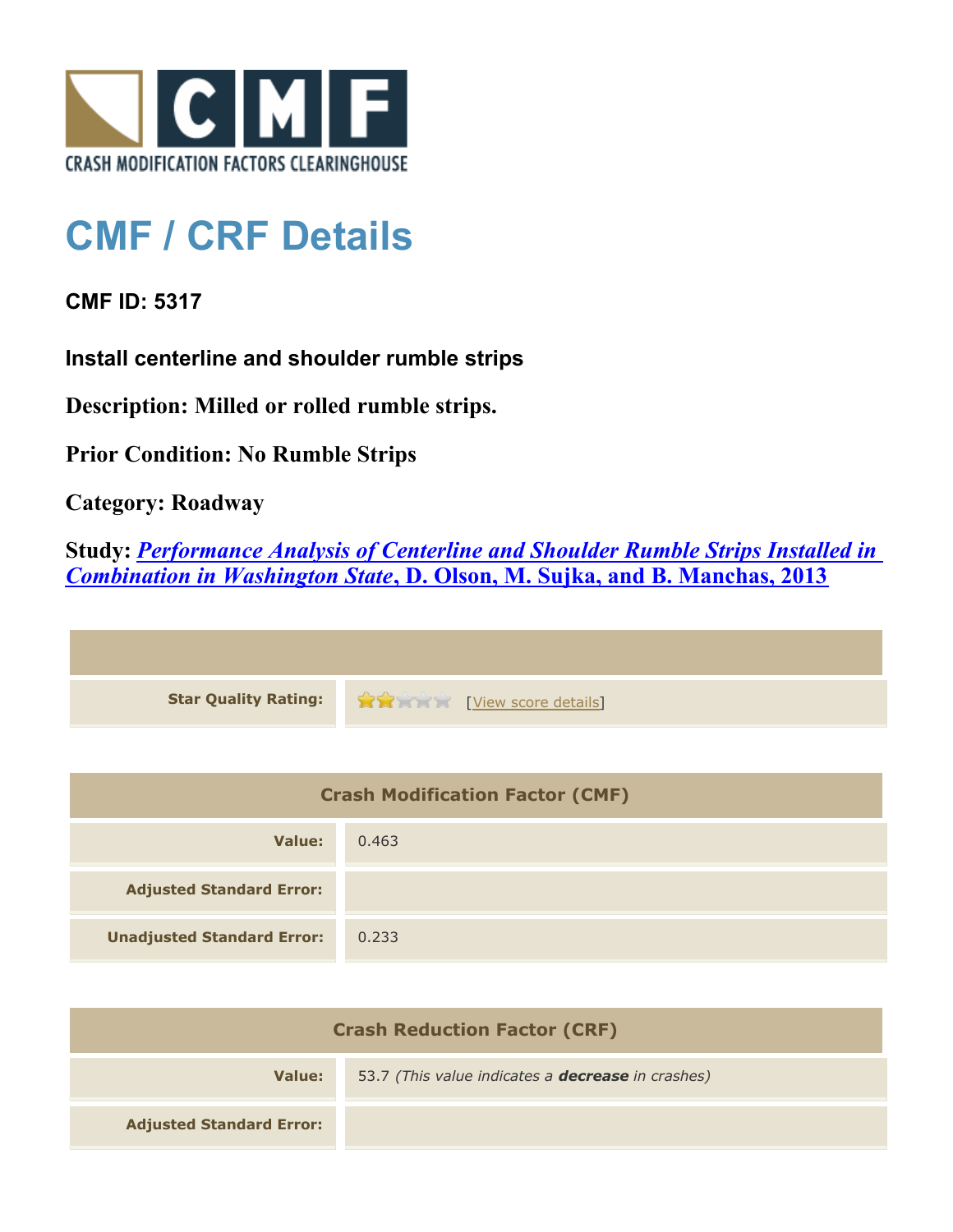| <b>Applicability</b>       |                               |
|----------------------------|-------------------------------|
| <b>Crash Type:</b>         | Run off road                  |
| <b>Crash Severity:</b>     | K (fatal), A (serious injury) |
| <b>Roadway Types:</b>      | Not specified                 |
| <b>Number of Lanes:</b>    | $\overline{2}$                |
| <b>Road Division Type:</b> |                               |
| <b>Speed Limit:</b>        |                               |
| <b>Area Type:</b>          | Rural                         |
| <b>Traffic Volume:</b>     |                               |
| <b>Time of Day:</b>        | Not specified                 |

## *If countermeasure is intersection-based*

| <b>Intersection Type:</b>         |  |
|-----------------------------------|--|
| <b>Intersection Geometry:</b>     |  |
| <b>Traffic Control:</b>           |  |
| <b>Major Road Traffic Volume:</b> |  |
| <b>Minor Road Traffic Volume:</b> |  |

| <b>Development Details</b>      |              |
|---------------------------------|--------------|
| <b>Date Range of Data Used:</b> | 2002 to 2010 |
| <b>Municipality:</b>            |              |
| State:                          | <b>WA</b>    |